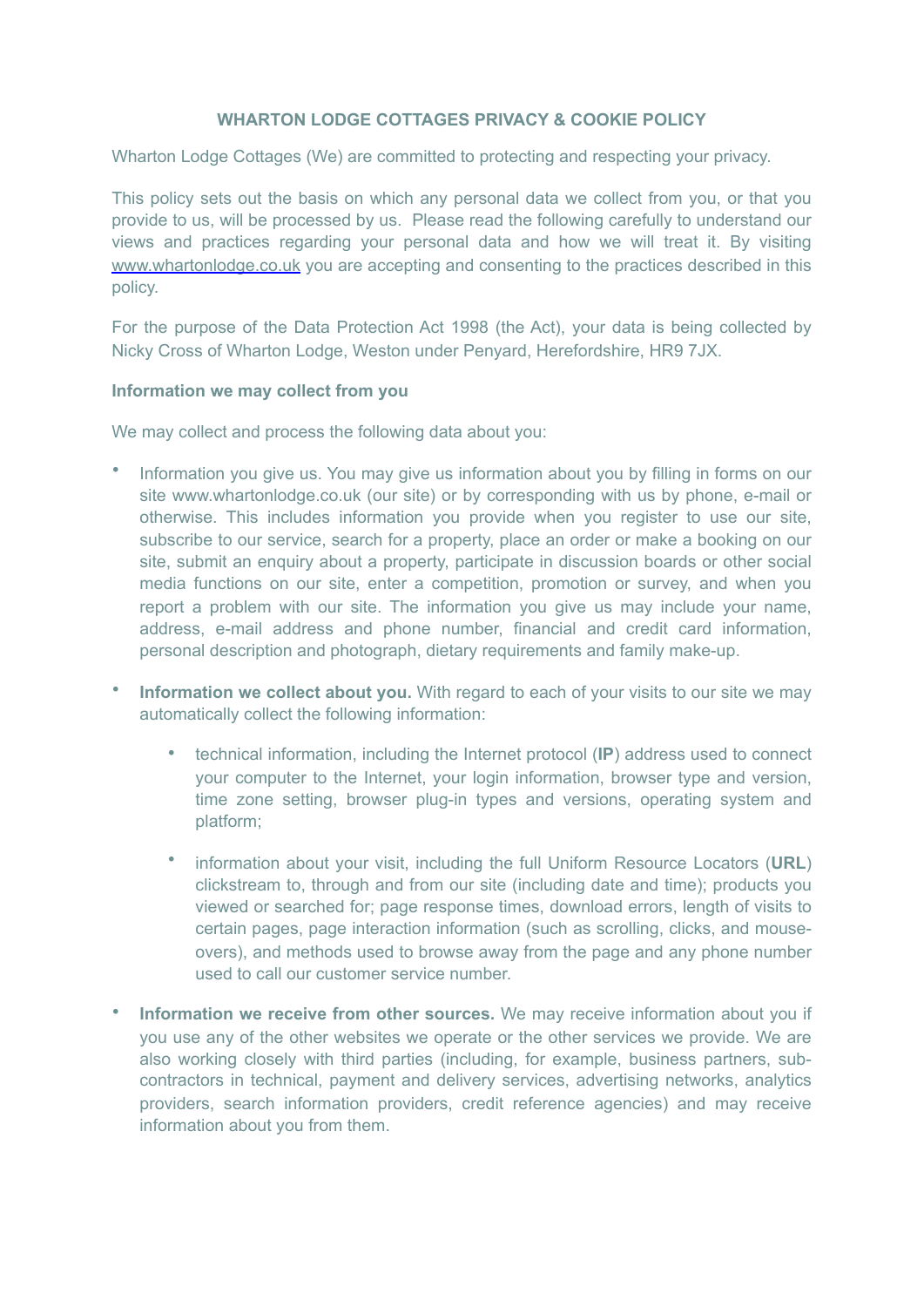## **Cookies**

Our website uses cookies to distinguish you from other users of our website. This helps us to provide you with a good experience when you browse our website and also allows us to improve our site. By continuing to browse the site, you are agreeing to our use of cookies.

A cookie is a small file of letters and numbers that we store on your browser or the hard drive of your computer if you agree. Cookies contain information that is transferred to your computer's hard drive.

We use the following cookies:

- **Strictly necessary cookies.** These are cookies that are required for the operation of our website. They include, for example, cookies that enable you to log into secure areas of our website, use a shopping cart or make use of e-billing services.
- **Analytical/performance cookies.** They allow us to recognise and count the number of visitors and to see how visitors move around our website when they are using it. This helps us to improve the way our website works, for example, by ensuring that users are finding what they are looking for easily.
- **Functionality cookies.** These are used to recognise you when you return to our website. This enables us to personalise our content for you, greet you by name and remember your preferences (for example, your choice of language or region).
- **Targeting cookies.** These cookies record your visit to our website, the pages you have visited and the links you have followed. We will use this information to make our website and the advertising displayed on it more relevant to your interests. We may also share this information with third parties for this purpose.

You can find more information about the individual cookies we use and the purposes for which we use them below:

To enable online bookings we use cookies provided by SuperControl.

To enable us to monitor the usage of our website and the success of our marketing, we use **Google Analytics**, which uses a variety of cookies. These are used to track visitors and collect information about how visitors use our site. We use the information to compile reports and to help us improve the site. The cookies collect information in an anonymous form, including the number of visitors to the site, where visitors have come to the site from and the pages they visited.

If you would like to see a full up-to-date list of all cookies used by our website, you can use the following cookie-checking website <http://sitebeam.net/cookielaw/test-your-compliance/> (other cookie-checking websites are available).

Please note that third parties (including, for example, advertising networks and providers of external services like web traffic analysis services) may also use cookies, over which we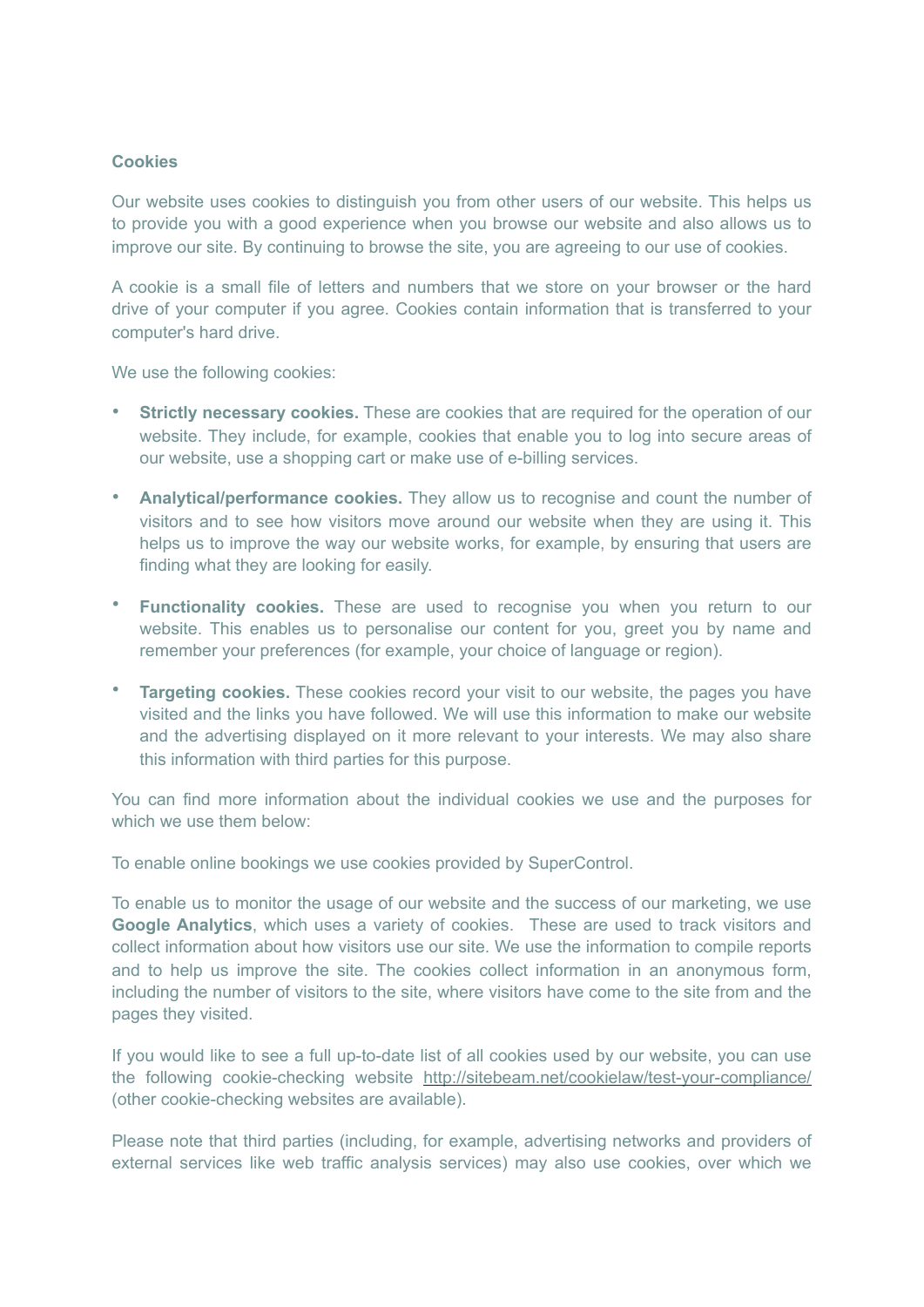have no control. These cookies are likely to be analytical/performance cookies or targeting cookies.

You block cookies by activating the setting on your browser that allows you to refuse the setting of all or some cookies. However, if you use your browser settings to block all cookies (including essential cookies) you may not be able to access all or parts of our site.

## **Uses made of the information**

Wharton Lodge Cottages is a member of Premier Cottages Limited, a professional collective of independent luxury cottage owners. Premier Cottages promotes our properties on our behalf as well as other luxury cottages. As members of Premier Cottages we would like to give them your information so that they can contact you about other quality properties that you might like. You may unsubscribe from this service at any time.

We use information held about you in the following ways:

- **Information you give to us.** We will use this information:
	- to carry out our obligations arising from any contracts entered into between you and us and to provide you with the information, products and services that you request from us;
	- to provide you with information about other goods and services we offer that are similar to those that you have already purchased or enquired about;
	- to provide you, or permit Premier Cottages Limited to provide you, with information about goods or services we feel may interest you:
		- o If you are an existing customer, we will contact you by electronic means (email or SMS) with information about goods and services similar to those which were the subject of a previous sale or negotiations of a sale to you.
		- o If you are a new customer we and Premier Cottages Limited will contact you by electronic means if you have consented to this by clicking the relevant 'submit' button on the form our website where you enter your information. If you do not want us to use your data in this way, or to pass your details on to Premier Cottages for marketing purposes, please un-tick the relevant box situated on the form on which we collect your data (which include the online booking form where we have one on our site, and our contact and registration forms);
	- to notify you about changes to our service;
	- to ensure that content from our site is presented in the most effective manner for you and for your computer.
- **Information we collect about you.** We will use this information: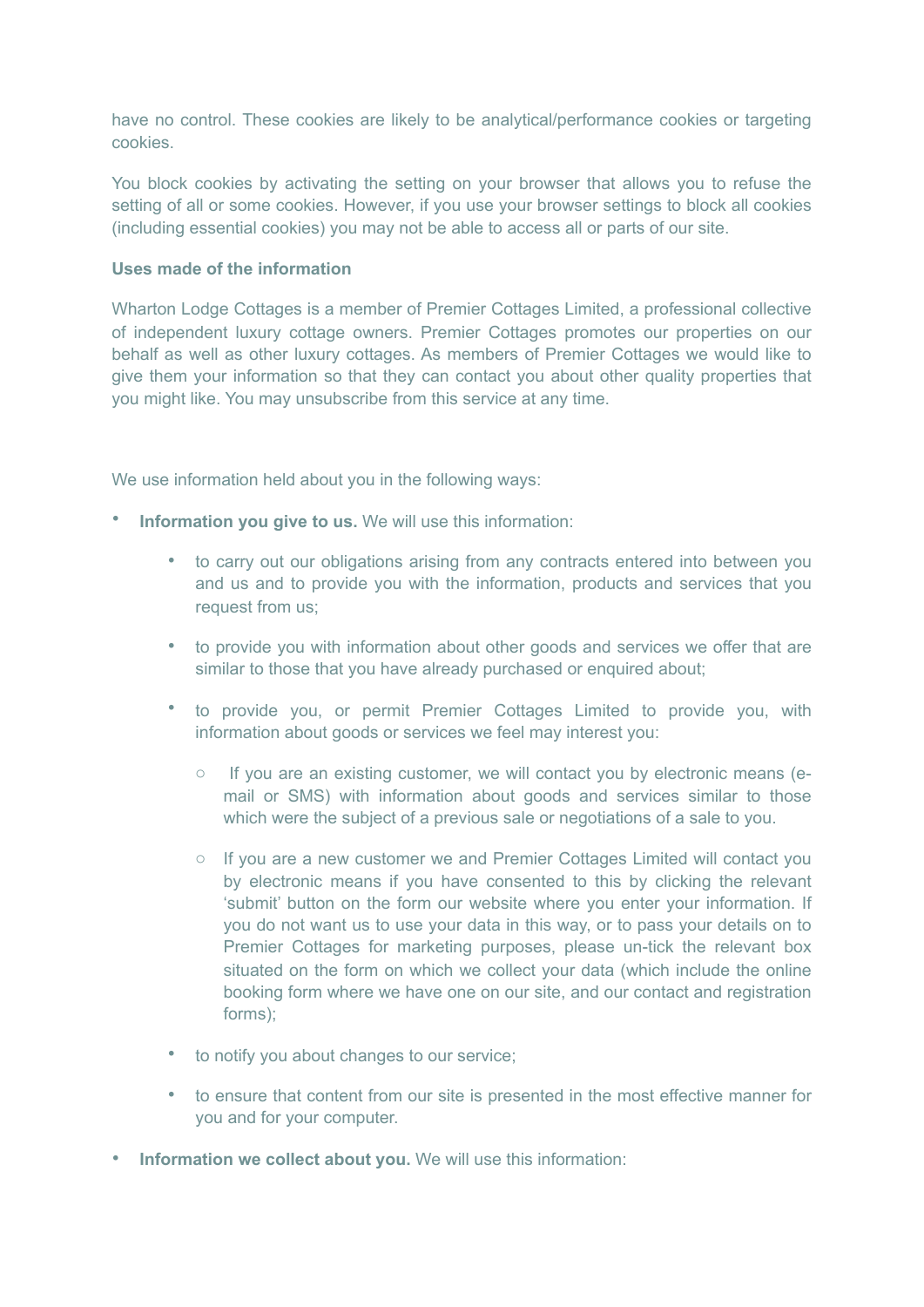- to administer our site and for internal operations, including troubleshooting, data analysis, testing, research, statistical and survey purposes;
- to improve our site to ensure that content is presented in the most effective manner for you and for your computer;
- to allow you to participate in interactive features of our service, when you choose to do so;
- as part of our efforts to keep our site safe and secure;
- to measure or understand the effectiveness of advertising we serve to you and others, and to deliver relevant advertising to you;
- to make suggestions and recommendations to you and other users of our site about goods or services that may interest you or them.
- **Information we receive from other sources.** We may combine this information with information you give to us and information we collect about you. We may use this information and the combined information for the purposes set out above (depending on the types of information we receive).

### **Disclosure of your information**

We may share your personal information with any member of our group, which means our subsidiaries, our ultimate holding company and its subsidiaries, as defined in section 1159 of the UK Companies Act 2006.

We may share your information with selected third parties including:

- Business partners, suppliers and sub-contractors for the performance of any contract we enter into with them or you.
- Advertisers and advertising networks that require the data to select and serve relevant adverts to you and others. We do not disclose information about identifiable individuals to our advertisers, but we may provide them with aggregate information about our users (for example, we may inform them that 500 men aged under 30 have clicked on their advertisement on any given day). We may also use such aggregate information to help advertisers reach the kind of audience they want to target (for example, women in SW1). We may make use of the personal data we have collected from you to enable us to comply with our advertisers' wishes by displaying their advertisement to that target audience.
- Analytics and search engine providers that assist us in the improvement and optimisation of our site.

We may disclose your personal information to third parties:

• In the event that we sell or buy any business or assets, in which case we may disclose your personal data to the prospective seller or buyer of such business or assets.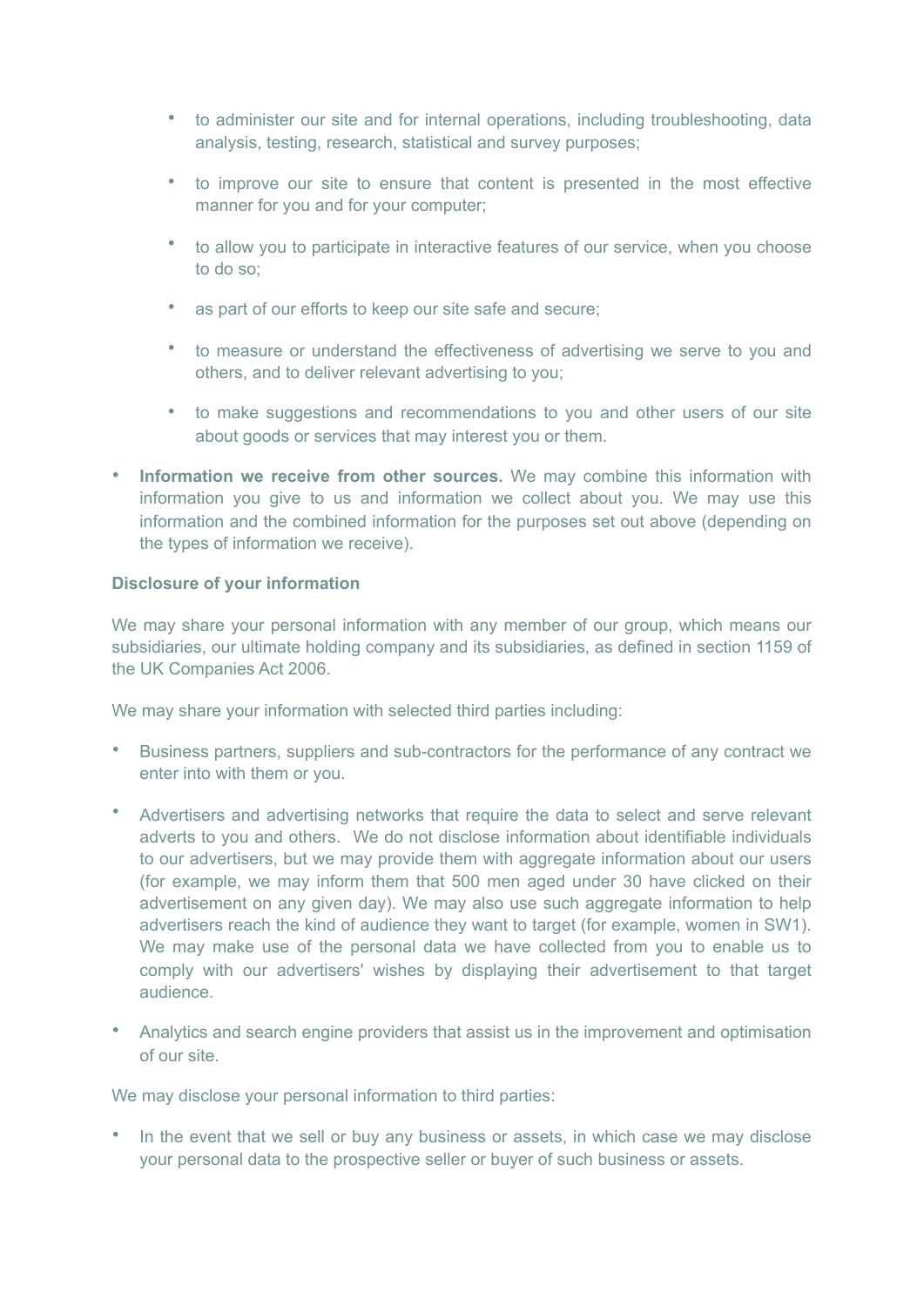- If Wharton Lodge Cottages or substantially all of its assets are acquired by a third party, in which case personal data held by it about its customers will be one of the transferred assets.
- If we are under a duty to disclose or share your personal data in order to comply with any legal obligation; or to protect the rights, property, or safety of Wharton Lodge Cottages, our customers, or others. This includes exchanging information with other companies and organisations for the purposes of fraud protection and credit risk reduction.

### **Where we store your personal data**

The data that we collect from you may be transferred to, and stored at, a destination outside the European Economic Area ("EEA"). It may also be processed by staff operating outside the EEA who work for us or for one of our suppliers. Such staff maybe engaged in, among other things, the fulfilment of your order, the processing of your payment details and the provision of support services. By submitting your personal data, you agree to this transfer, storing or processing. We will take all steps reasonably necessary to ensure that your data is treated securely and in accordance with this privacy policy.

Where we have given you (or where you have chosen) a password which enables you to access certain parts of our site, you are responsible for keeping this password confidential. We ask you not to share a password with anyone.

Unfortunately, the transmission of information via the internet is not completely secure. Although we will do our best to protect your personal data, we cannot guarantee the security of your data transmitted to our site; any transmission is at your own risk. Once we have received your information, we will use strict procedures and security features to try to prevent unauthorised access.

#### **Your rights**

You have the right to ask us not to process your personal data for marketing purposes. We will usually inform you (before collecting your data) if we intend to use your data for such purposes or if we intend to disclose your information to any third party for such purposes. You can exercise your right to prevent such processing by checking certain boxes on the forms we use to collect your data. You can also exercise the right at any time by contacting us at cottages@whartonlodge.co.uk.

Our site may, from time to time, contain links to and from the websites of our partner networks, advertisers and affiliates. If you follow a link to any of these websites, please note that these websites have their own privacy policies and that we do not accept any responsibility or liability for these policies. Please check these policies before you submit any personal data to these websites.

#### **Access to information**

The Act gives you the right to access information held about you. Your right of access can be exercised in accordance with the Act. Any access request may be subject to a fee of £10 to meet our costs in providing you with details of the information we hold about you.